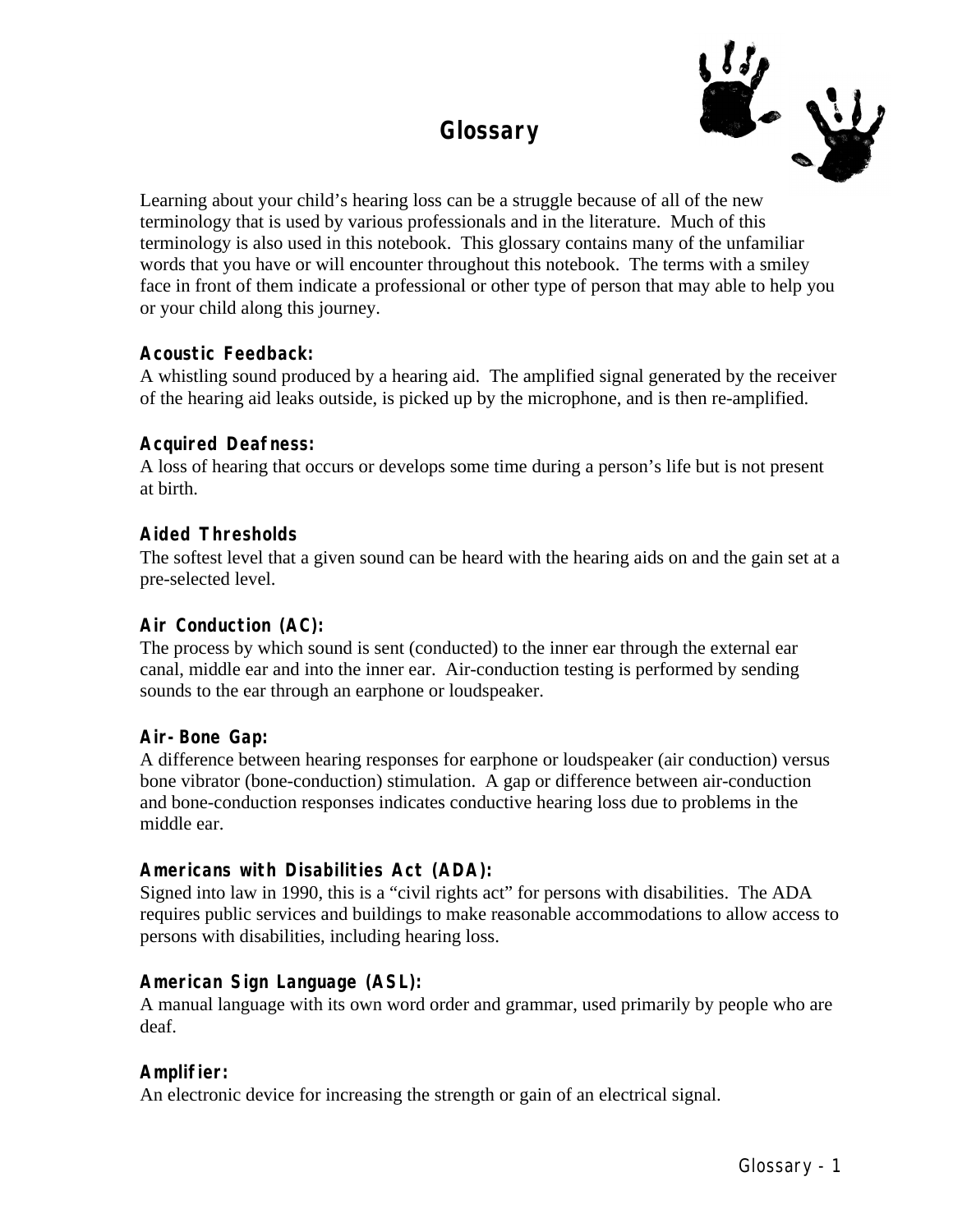# **Amplification:**

Used as a general term to refer to whatever device is being used to amplify sound (i.e.,hearing aids, cochlear implants, FM systems).

# **Assistive Listening Device (ALD):**

Devices, other than hearing aids, that improve listening for individuals with hearing loss. Some systems improve hearing in noisy situations by positioning the microphone closer to the sound source, or improve the quality of amplified speech or music. Includes FM systems and infrared systems.

# **Atresia (aural):**

An ear malformation in which there is an absence of the external ear canal, usually with abnormalities of the outer ear, and/or middle ear space.

### **Audiogram:**

A graphic representation of hearing loss, showing the amount of hearing loss (in decibels or dB ) at different frequencies (250 - 8000 Hertz or Hz).

### **Audiologist:**

A health care professional who is trained to evaluate hearing loss and related disorders, including balance (vestibular) disorders and tinnitus, and to rehabilitate individuals with hearing loss and related disorders. An audiologist uses a variety of tests and procedures to assess hearing and balance function and to fit and dispense hearing aids and other assistive devices. The minimum academic degree is a Master's. State licensure is required to practice audiology in most states.

#### **Audiology:**

The study of hearing; the profession is concerned with measurement and rehabilitation of auditory and communication problems.

#### **Audiometer:**

A device for presenting precisely measured tones of specific frequencies (or speech and recorded signals) and intensity levels in order to obtain an audiogram.

# **Auditory Brainstem Response (ABR) test:**

A test that can be used to assess auditory function in infants and young children using electrodes on the head to record electrical activity from the hearing nerve. Other terms are: Brainstem Evoked Response (BSER), Brainstem Auditory Evoked Potential (BAEP), and Brainstem Auditory Evoked Response (BAER).

# **Auditory Neuropathy/Dysyncrony:**

A term that describes a pattern of abnormal findings for a number of audiometric measures, e.g., auditory brain stem response (ABR), pure-tone and speech audiometry, and/or acoustic reflexes, yet normal findings for otoacoustic emissions (OAE). The most common pattern is the absence of an ABR with normal OAE.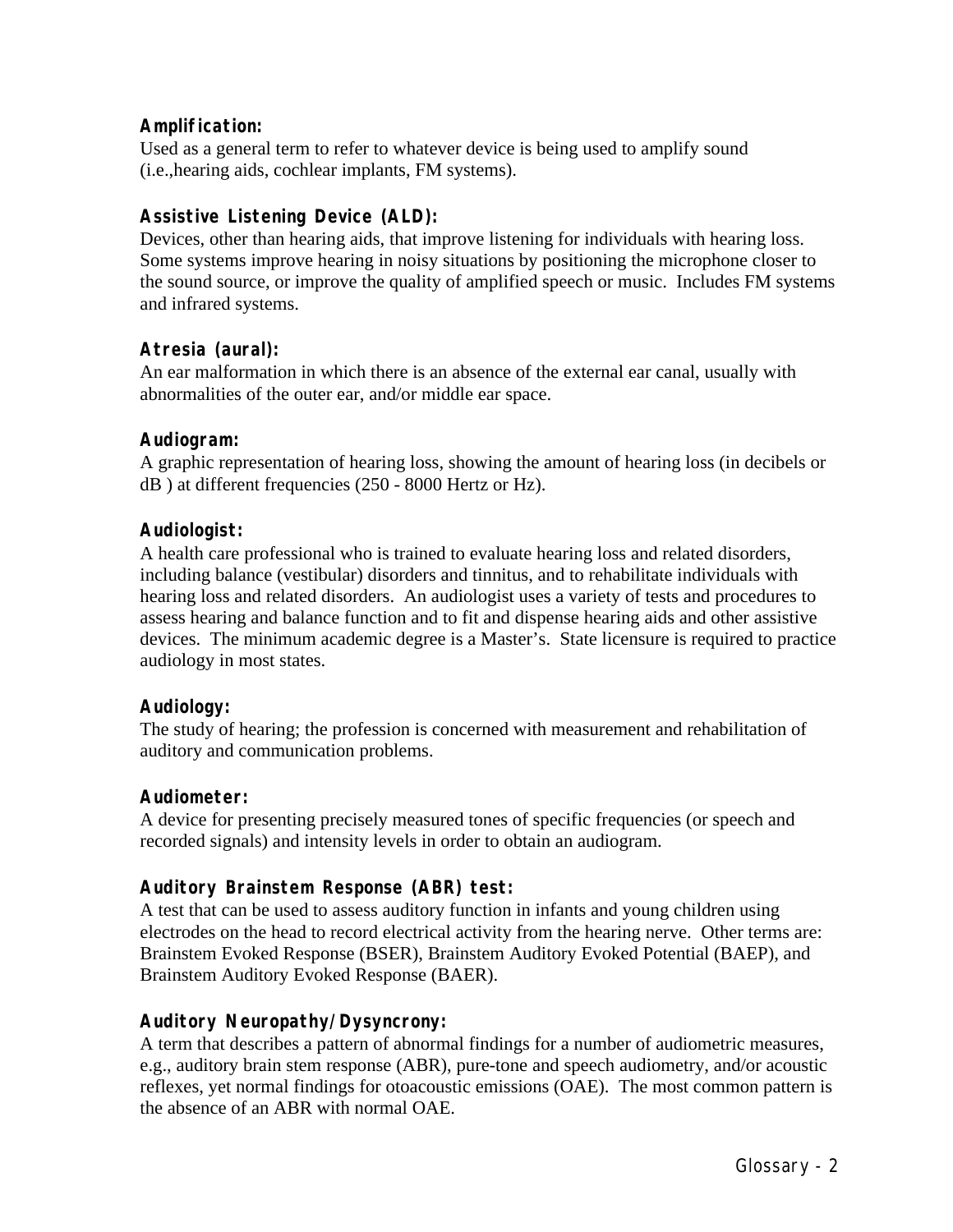# **Auditory Nerve:**

The cranial nerve (VIII) that carries nerve impulses from the inner ear to the brain.

# **Auditory Training:**

The process of training a person to use their hearing abilities by listening to environmental sounds, music and speech and then practicing recognizing and understanding what has been heard.

# **Aural (re)habilitation:**

Specialized training for people with hearing loss to help them learn spoken communication skills through speech reading and auditory training.

### **Balance:**

The biological system that enables individuals to know where their bodies are in the environment and to maintain a desired position. Normal balance depends on information from the labyrinth or vestibular system in the inner ear and from other senses such as sight and touch.

### **Balance Disorder:**

A disruption in the labyrinth, the inner ear organ that controls the balance system, which allows individuals to know where their bodies are in the environment. The labyrinth works with other systems in the body, such as the visual and skeletal systems, to maintain posture.

# **Behavioral Observation Audiometry (BOA):**

A pediatric audiometric procedure in which behavioral responses to sounds (e.g., eye opening, head turning) are detected by an observer. This procedure has been shown to be unreliable and affected by observer bias. It has been replaced by newer test methods (see Auditory Brainstem Response, Visual Reinforcement Audiometry).

# **Behind-the-Ear (BTE) Hearing Instrument:**

A style of hearing instrument that has the electronic components in a case that sits behind the top of the ear. It is then held in place by a custom made earmold.

# **Bicultural:**

To be a part of two cultures, such as deaf culture and hearing culture.

# **Bilateral Hearing Loss:**

A hearing loss in both ears.

#### **Bilingual:**

To be fluent in two languages. When talking about children who are deaf or hard of hearing it generally means the proficient use of both English and ASL.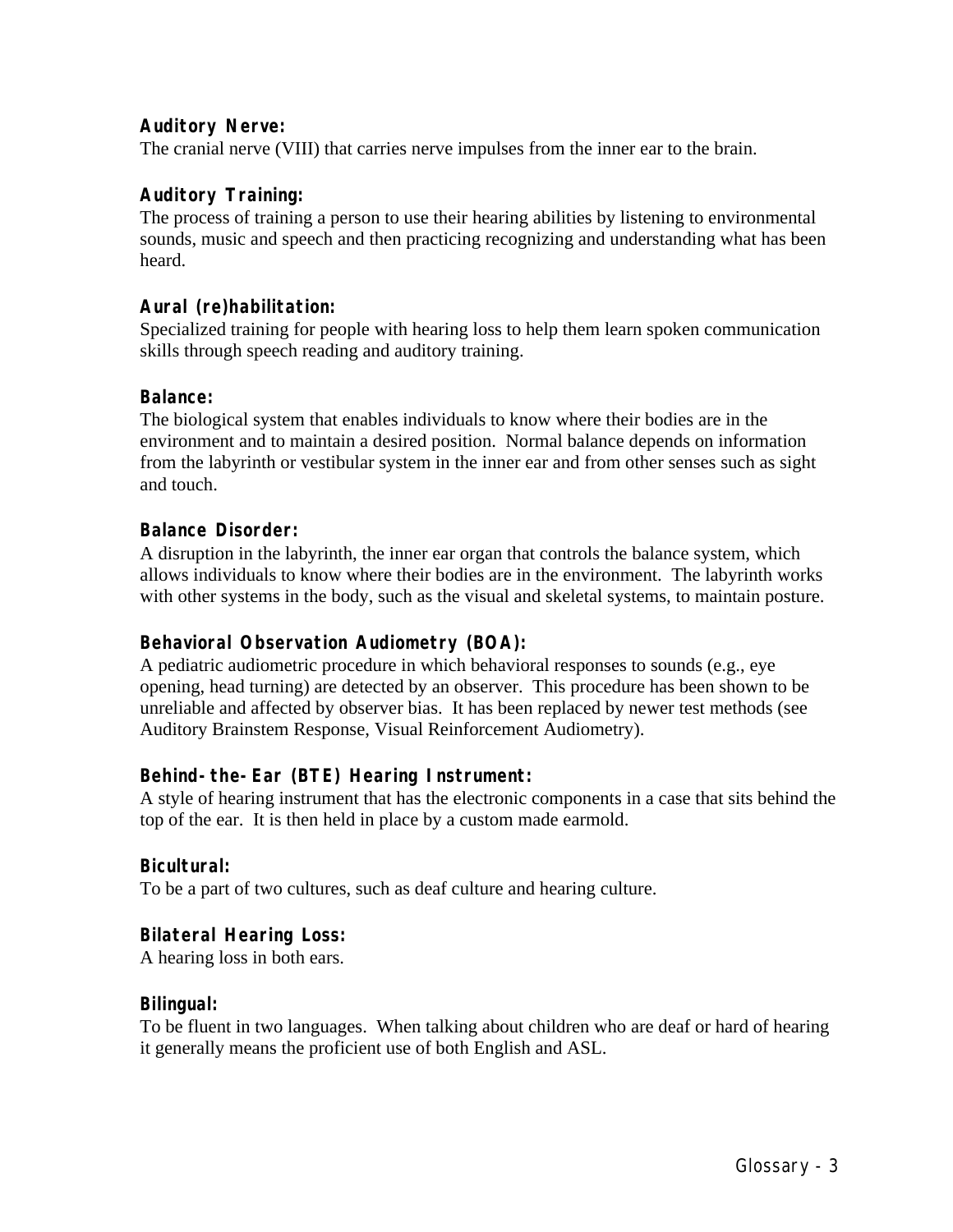# **Bilingual-Bicultural:**

Bilingual-Bicultural education of deaf and hard-of-hearing children encourages children to use American Sign Language as their first language and English as their second.

# **Binaural:**

Refers to both ears.

# **Birth to 3 Program:**

This early intervention program serves children ages birth to three years of age in Wisconsin who have developmental delays or conditions known to result in a developmental delay.

# **Bone Conduction:**

The transmission of sound (mechanical vibrations) through the bones of the skull to the inner ear. Bone conduction testing is completed using a bone oscillator (vibrator) that is placed on the mastoid bone behind the ear or on the forehead.

# **Bone-conduction Hearing Aid:**

A hearing aid in which the amplified signal directly stimulates the inner ear via a bone vibrator placed on the mastoid bone behind the ear. This type of hearing aid typically is used for individuals with atresia or chronic ear drainage.

# **Captioning:**

A text display of spoken words, presented on a television or a movie screen that allows a deaf or hard-of-hearing viewer to follow the dialogue and the action of a program simultaneously.

# **Central Auditory Processing Disorder (CAPD):**

A language disorder that involves the perception and processing of information that has been heard. Children with CAPD have problems following spoken instructions and usually show other language-learning problems, even though the inner ear is functioning normally.

# **Cerumen:**

Ear wax.

# **Chloral Hydrate:**

A common medication used to induce sleep, sometimes used during ABR testing with children.

# **Cochlea:**

Also called the "inner ear." A snail-shaped structure that contains the sensory organ of hearing and changes sound vibrations to nerve impulses. The impulses are carried to the brain along the VIII nerve, or auditory nerve.

# **Cochlear Implant:**

A medical device that is surgically implanted and bypasses damaged inner ear structures and directly stimulates the auditory nerve, helping individuals who have severe to profound hearing loss to interpret sounds and speech.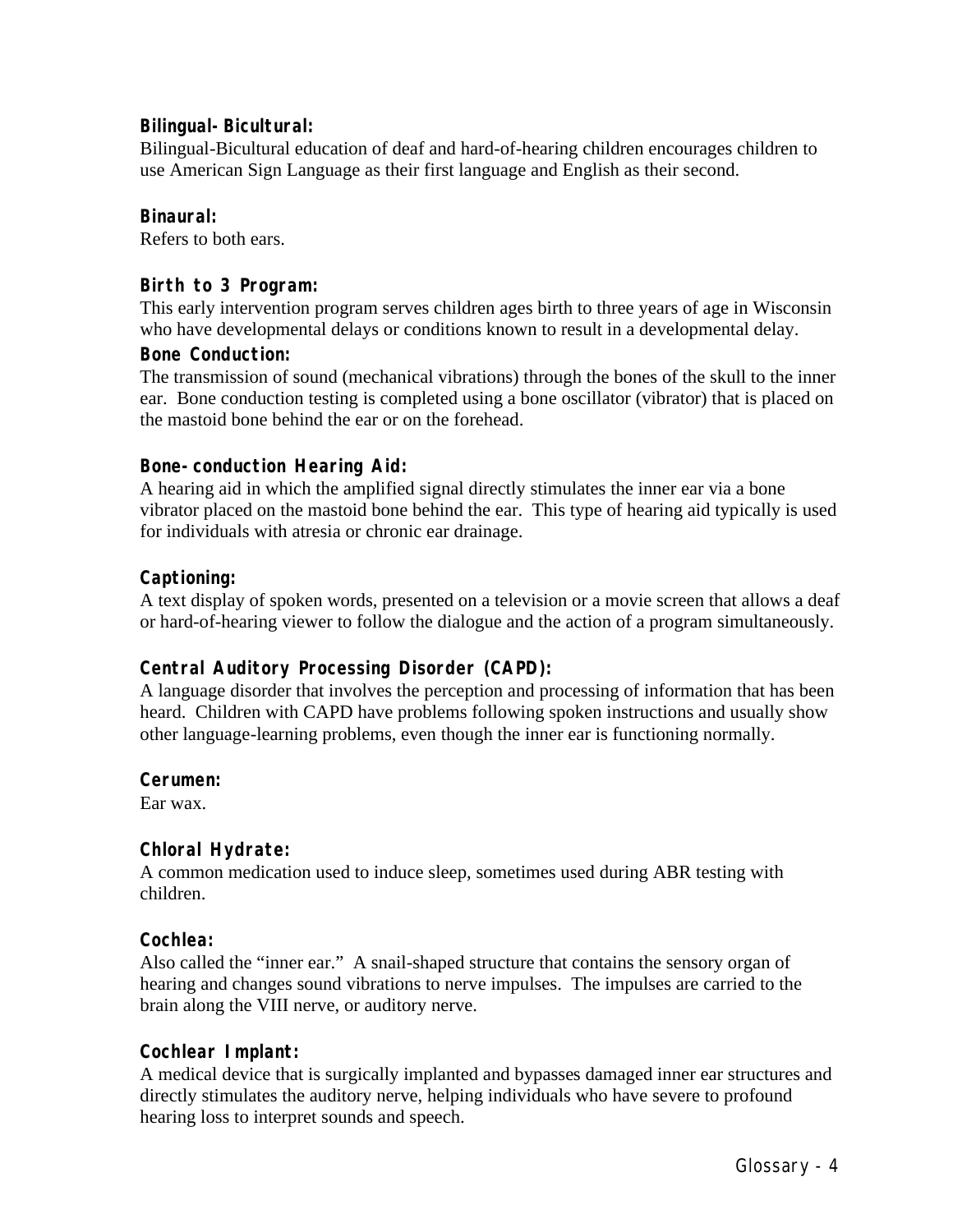# **Conditioned Play Audiometry (CPA):**

A type of hearing test in which the audiologist teaches the child to respond when a sound is heard by playing some type of game. For example, the child puts a peg in a hole or a block in a bucket every time a sound is heard.

# **Conductive Hearing Loss:**

A loss of sensitivity to sound, resulting from an abnormality or blockage of the outer ear or the middle ear. The most common cause of conductive hearing loss is middle ear fluid or infection. Other causes include wax buildup in the ear canal, a hole in the eardrum, or damage to the tiny bones of the middle ear.

### **Configuration**

The term used to describe the severity of the hearing loss and the shape of the audiogram.

### **Congenital Hearing Loss:**

A hearing loss that is present from birth and which may or may not be hereditary.

### **Congenital Malformation**

Any deformity of the face, body, or organs that is present at birth

### **Cued Speech:**

Cued Speech is a communication method, which uses hand shapes and positions to represent the essential sounds of spoken language.

#### **Cytomegalovirus (CMV):**

One group of herpes viruses that infects humans and can cause a variety of symptoms, including deafness or hearing impairment. A child may be infected with the virus before, at or after birth.

# **Deaf:**

A term used to describe persons who have a hearing loss greater than 90 dB HL. It also may be used to refer to those who consider themselves part of the Deaf community or culture and choose to communicate using American Sign Language instead of spoken communication.

#### **Decibel (dB):**

The unit that measures the intensity or volume of sound.

#### **Direct Audio Input:**

The capability of connecting a sound source, such as a TV or tape recorder, directly into a hearing aid. Also refers to the connection of an FM auditory trainer directly into a Behindthe-ear hearing aid.

#### **Dizziness:**

A physical unsteadiness, imbalance, and lightheadedness associated with balance disorders. See vertigo.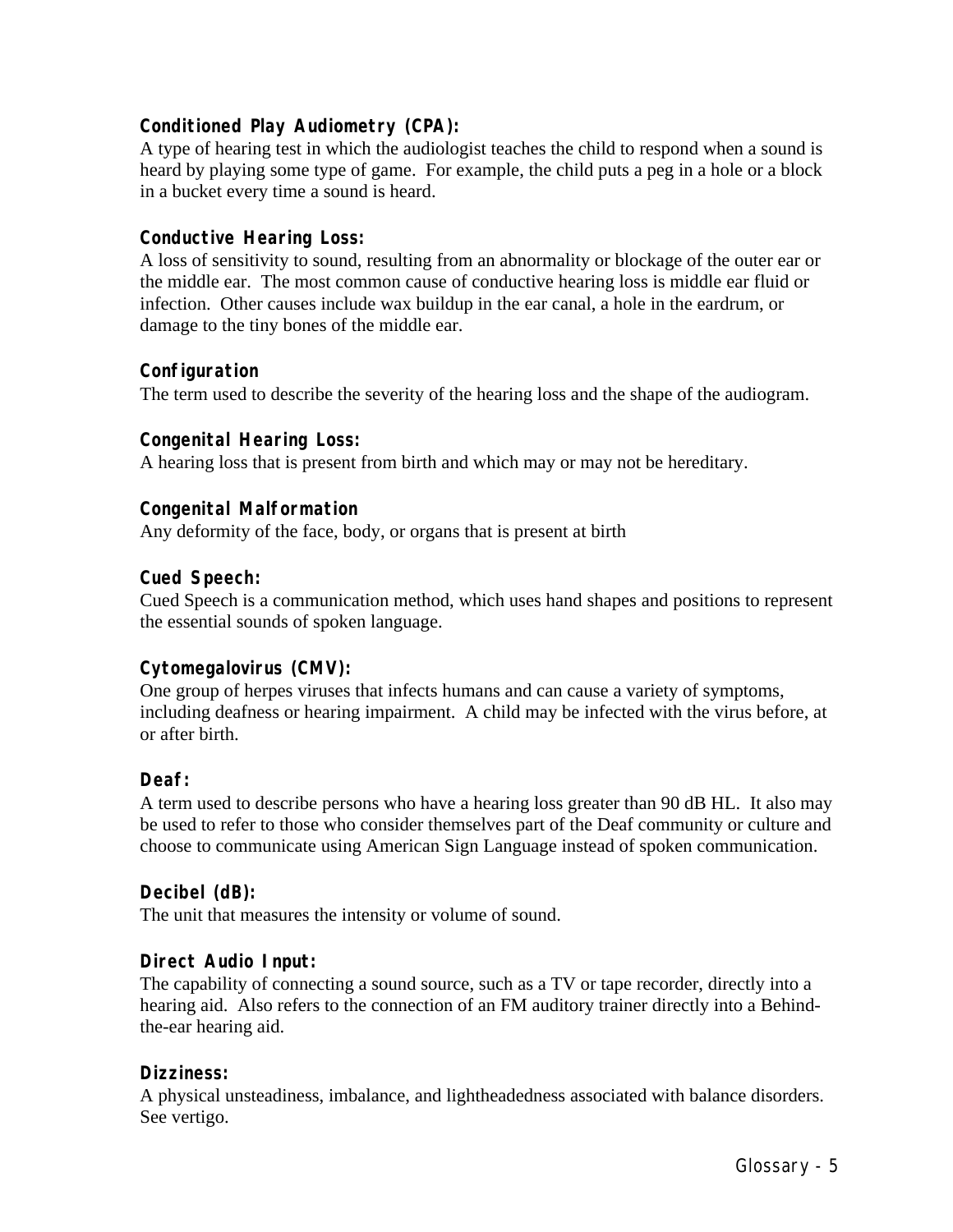### **Dynamic Range:**

The difference between the softest sounds a person can hear and the loudest sounds they can tolerate.

### **Ear Canal:**

The passageway from the outer ear to the eardrum.

#### **Eardrum:**

Also called the tympanic membrane; the eardrum separates the outer ear from the middle ear and is important in conducting sound to the middle ear and inner ear.

### **Ear Infection:**

Also called Otitis Media; the presence and growth of bacteria or viruses in the ear.

#### **Earmold:**

A custom-made earmold used with a behind-the-ear hearing aids and delivers amplified sounds into the ear. The earmold helps to hold the hearing aid in the ear and directs sound from the hearing aid into the ear canal. Earmolds are made from soft materials after an impression is taken of the ear. They are made individually for each person.

#### **Earphone:**

A device for presenting sounds to the ear. Earphones may fit over the external ear or fit into the ear canal.

#### **Ear Wax (cerumen):**

A normal secretion from glands in the outer ear that keeps the skin of the ear dry and protected from infection.

#### **Educational Audiologist:**

An audiologist with special training and experience to provide auditory rehabilitation services to children in school settings.

#### **ENT physician:**

A doctor that concentrates on problems with the ear, nose, and throat.

#### **Eustachian Tube:**

A small passageway from the back of the throat to the middle ear that allows air into the middle ear.

#### **External Ear:**

The outer portion of the ear that is normally visible. Components of the external or outer ear include the pinna and the external ear canal.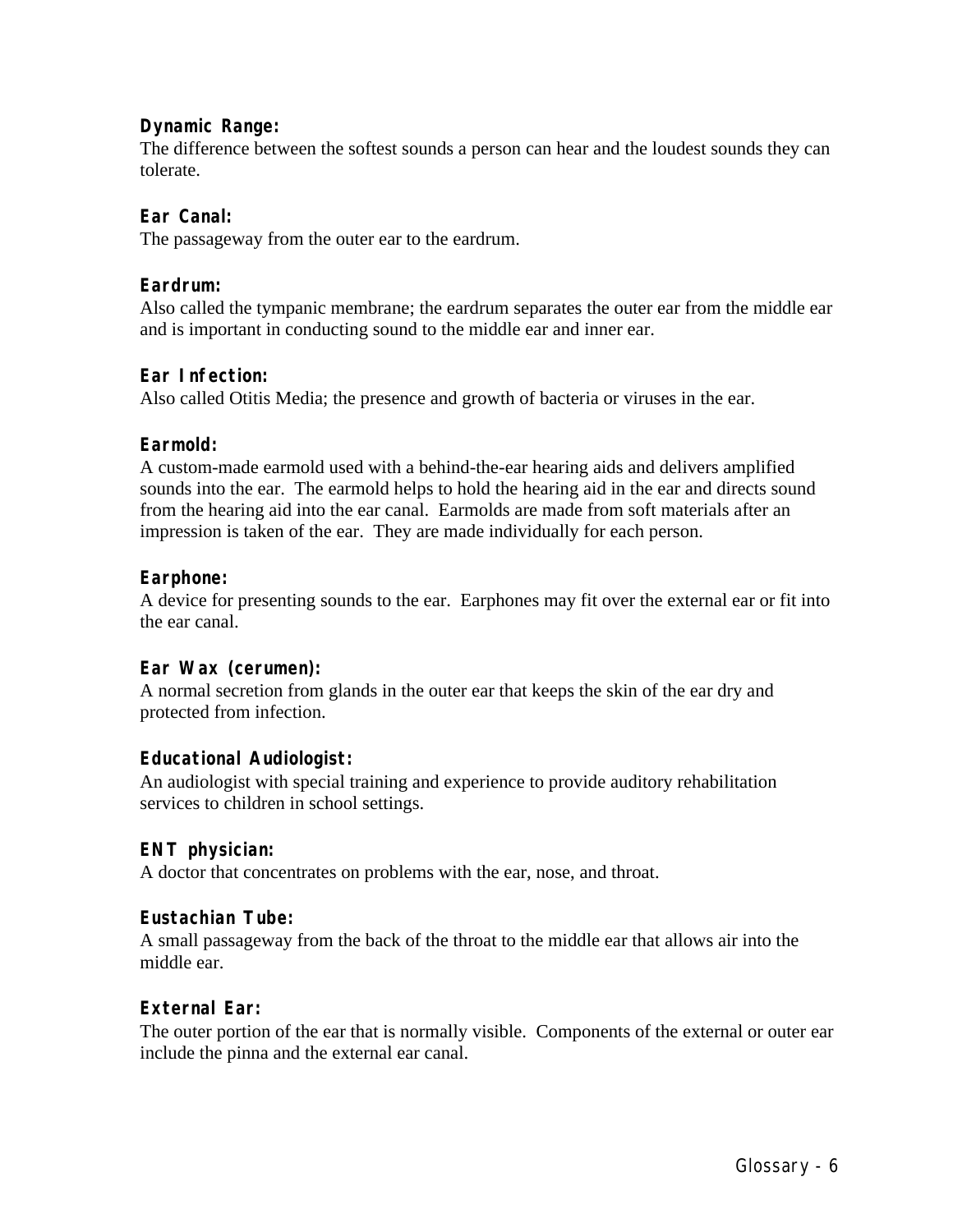# **Feedback:**

The shrill whistling sound made when amplified sound from the hearing aid receiver goes back into the microphone of the hearing aid. Feedback can be caused by an earmold that does not fit properly or a damaged hearing aid.

# **Fluctuating Hearing Loss**

A hearing loss that changes unpredictably in severity. Sometimes conductive losses associated with the onset of middle ear infections are called fluctuating hearing losses.

# **FM System:**

An assistive listening device that improves listening in noise. Signals are transmitted from a talker through a microphone to the listener by FM radio waves that are directly imputed into the child's hearing instrument.

# **Frequency:**

The unit of measurement related to the pitch of a sound. Frequency is expressed in Hz (Hertz) or cps (cycles per second). The more cycles per second, the higher the pitch.

# **Functional Gain:**

The difference in a person's responses between aided and unaided threshold measures. Functional gain is less reliable and valid than other methods of testing aided benefit.

#### **Gain:**

An increase in the amplitude or energy of an electrical signal with amplification. Gain is the difference between the input signal and the output signal. It is a characteristic that hearing specialists look at when choosing a hearing instrument.

#### **Genetic Professionals:**

Consists of Clinical Geneticists (physicians) and Genetic Counselors who will work together to provide a genetic evaluation.

#### **Genetic Testing:**

May be able to provide information about the cause of hearing loss, possible associated medical conditions, and the risk of hearing loss for other family members through methods, which may include a review of family and medical history, a physical examination, discussion about laboratory tests such as DNA or chromosome testing, and discussion about ongoing care.

#### **Hair Cells:**

The hair-like structures in the inner ear that transform the mechanical energy of sound waves into nerve impulses.

# **Hard of Hearing:**

The term to describe those with mild to severe hearing loss.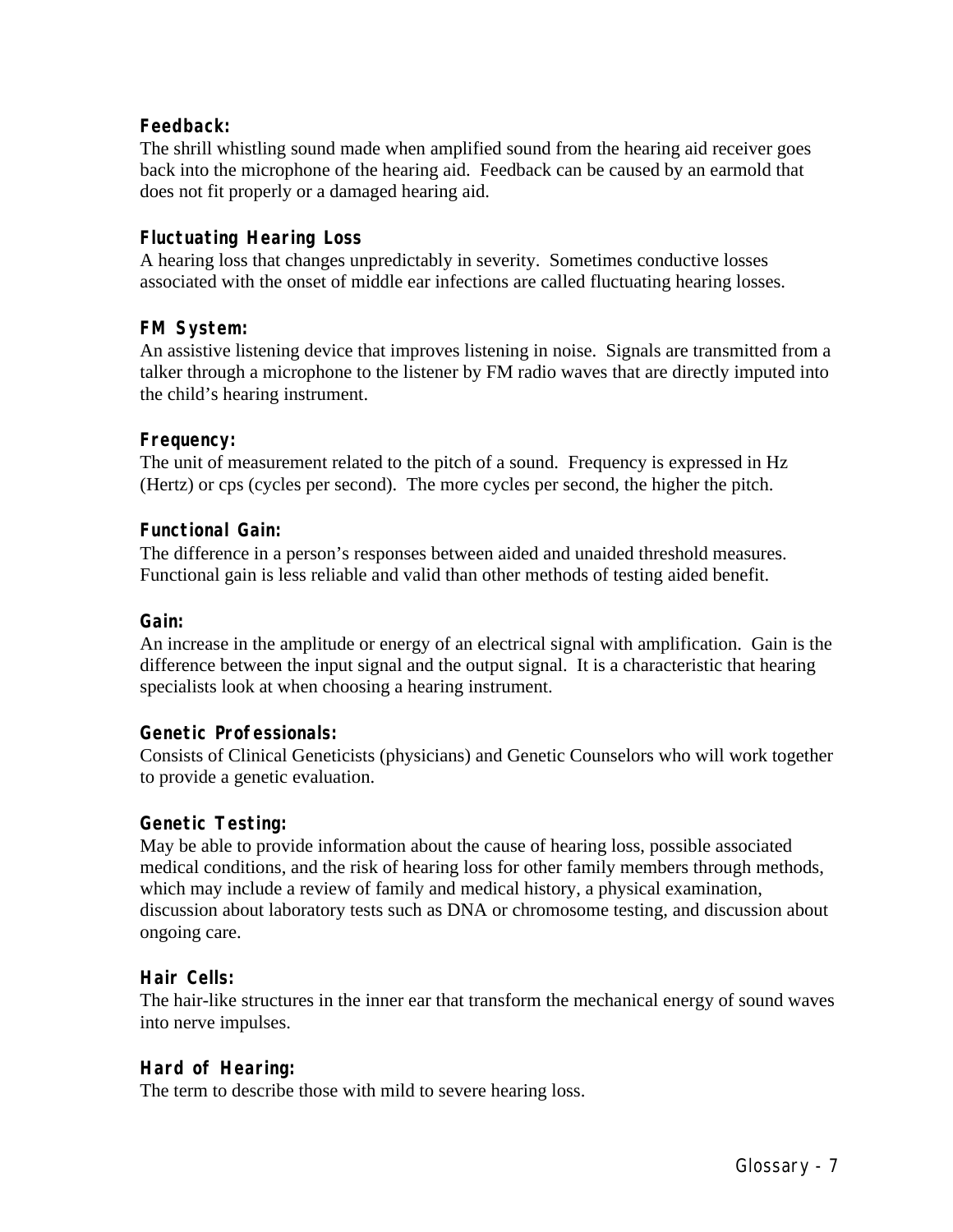# **Hearing Aid:**

Also known as hearing instrument; an electronic device that brings amplified sound to the ear. A hearing aid usually consists of a microphone, amplifier, and receiver.

# **Hearing Aid Dispenser (Dealer):**

Is a professional who is licensed to test hearing in adults for the purpose of fitting hearing aids. In Wisconsin, a hearing aid dispenser is not licensed to test children's hearing but may dispense a hearing aid prescribed by an audiologist.

# **Hearing Aid Evaluation (HAE):**

The process of selecting an appropriate hearing aid. The audiologist will evaluate different types of hearing aids to determine which is best suited to a particular hearing loss.

# **Hearing Disorder:**

A disruption in the normal hearing process that may occur in the outer, middle, inner ear or the nerves to the brain.

# **Hearing Loss (or impairment):**

A problem with hearing that is characterized by decreased sensitivity to sound in comparison to normal hearing. See conductive, sensorineural, and mixed hearing loss.

# **Hearing Threshold Level (HTL):**

The softest intensity level (volume) measured in dB hearing level that a person can hear a sound of a particular test pitch. A completely normal HTL is 0 dB. Also known as HL.

# **Hereditary Hearing Impairment:**

Hearing loss passed down through generations of a family.

# **Hertz (Hz):**

Cycles per second. Frequency is denoted in Hz.

# **Individualized Education Program (IEP):**

A written statement for a child with a disability (between the ages of 3 and 21) that is developed, reviewed, and revised by a team that is composed of the child's parents, regular education teacher, special education teacher, and a representative of the local education agency. Other people who have knowledge or expertise about the child or the particular disability may be invited to be part of the team.

# **Individualized Family Services Plan (IFSP):**

A team-developed, written plan for infants and toddlers birth to 36 months and their families, which addresses: 1) assessment of strengths and needs and identification of services to meet such needs; 2) assessment of family resources and priorities, and the identification of supports and services necessary to enhance the capacity of the family to meet the developmental needs of the child. In Wisconsin this is the responsibility of the county that the child resides in.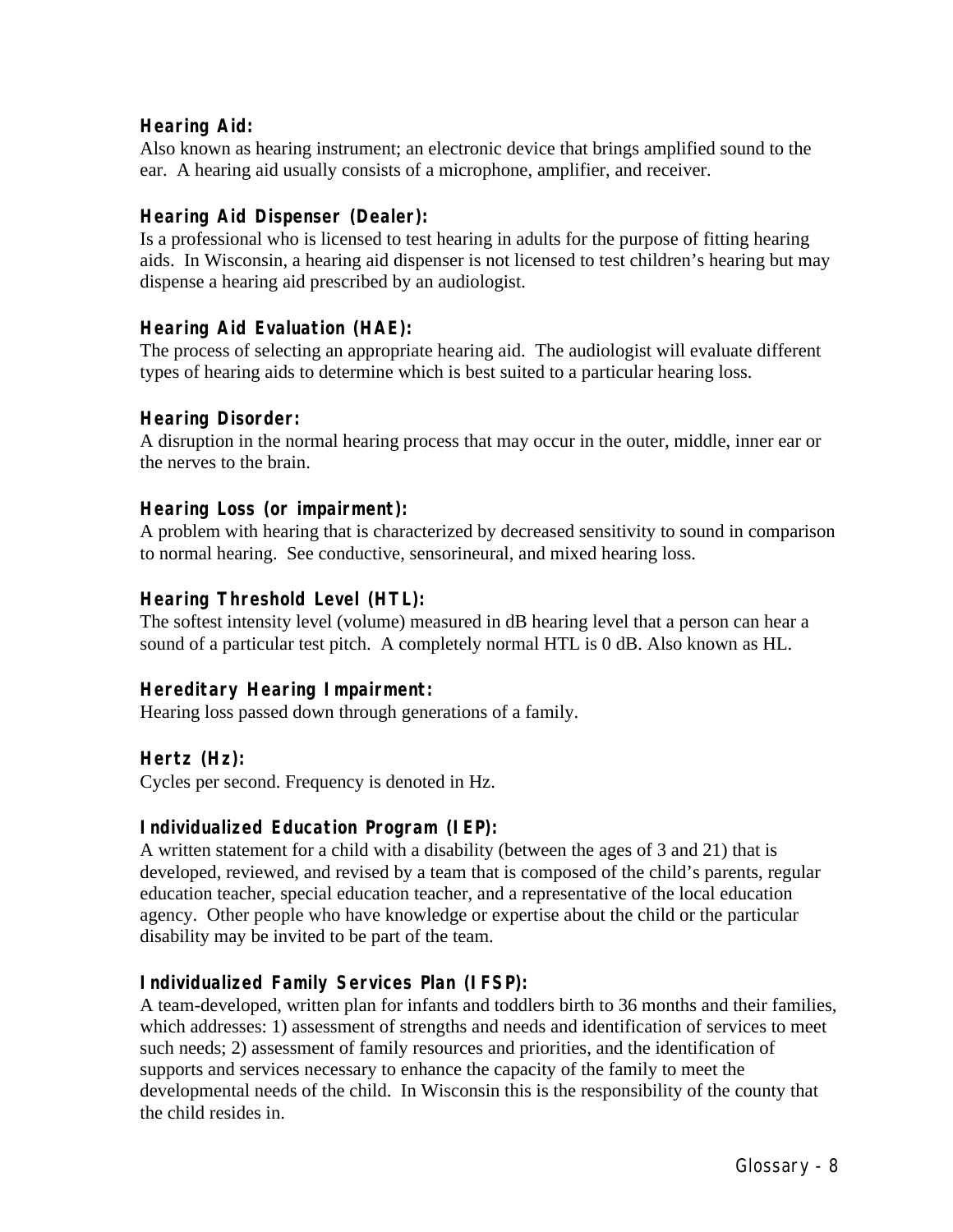# **Inner Ear:**

The part of the ear that contains both the organ of hearing (the cochlea) and the organ of balance (the labyrinth).

# **Jervell and Lange-Nielsen Syndrome**

A disorder made up of the following symptoms: endogenous, sensorineural hearing loss present at birth accompanied by a congenital heritable defect of the heart. Clinical feature includes fainting episodes.

# **Lip-reading:**

Also known as speech-reading; a communication strategy that understands spoken language by interpreting lip movements, facial expressions, and postures.

# **Localization:**

The ability to determine the direction of a sound source.

# **Mastoid Bone:**

A portion of the temporal bone located behind the external ear. Bone-conduction stimulation often is applied to the mastoid bone.

# **Microtia:**

Abnormal growth of the outer ear. Severity varies from minor skin tags or differences in ear shape to complete absence of the outer ear.

# **Middle Ear:**

The part of the ear that includes the eardrum and three tiny bones (ossicles) of the middle ear, ending at the round window that leads to the inner ear.

# **Mixed Hearing Loss:**

A hearing loss with both conductive (middle ear pathology) and sensory (cochlear or VIlIthnerve pathology) components. The audiogram shows a bone-conduction hearing deficit plus a gap between earphone and bone-conduction responses.

# **Multimemory:**

Hearing aids that have the ability to store different listening programs or settings that amplify sound according to particular listening environments and may be accessed by the user.

# **Nonsyndromic Hereditary Hearing Impairment:**

A hearing loss or deafness that is inherited and is not associated with other inherited physical characteristics.

# **Ossicles:**

The chain of three tiny bones in the middle ear (malleus, incus, stapes). Sometimes these bones are called the hammer, anvil and stirrup in common terms.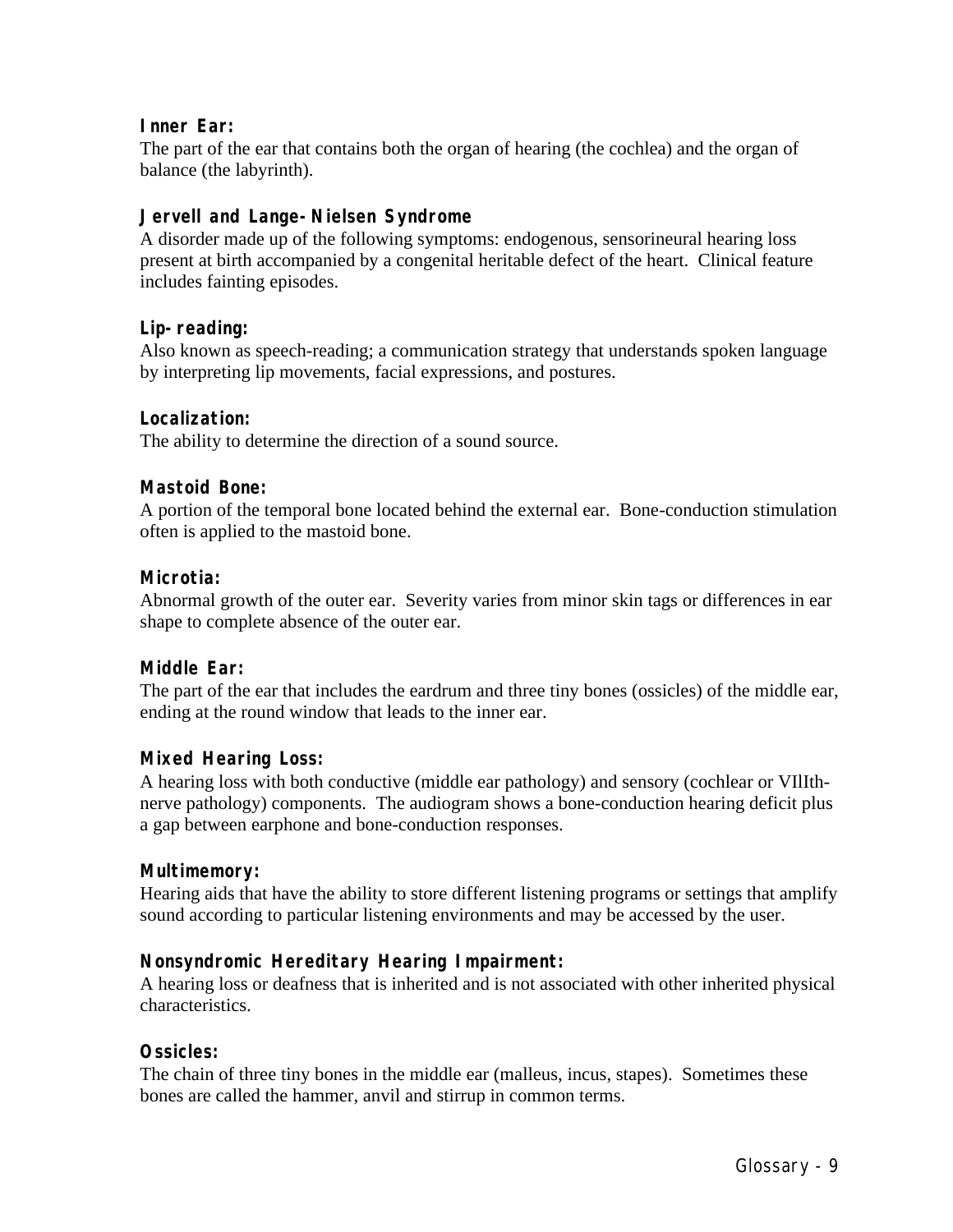# **Otitis Externa:**

An inflammation of the outer part of the ear and sometimes in the auditory canal.

# **Otitis Media:**

An inflammation of the middle ear caused by infection.

# **Otitis Media with Effusion (OME):**

Otitis media with abnormal fluid in the middle ear.

# **Otoacoustic Emissions (OAE):**

Low-intensity sounds produced by the inner ear that can be measured with a sensitive microphone placed in the ear canal. It is also a test used to detect hearing loss.

# **Otolaryngologist:**

Also known as an ENT; a physician/surgeon who specializes in diseases of the ear, nose, throat, head and neck.

### **Otologist:**

A physician/surgeon who specializes in the treatment of ear problems.

### **Otology:**

The branch of medicine that specializes on the ear.

# **Outer Ear:**

The external portion of the ear that collects sound waves and directs them into the ear. The outer ear consists of the pinna and the ear canal.

# **Postlingually Deafened:**

The process of becoming deaf after a person has acquired language.

# **Pressure-Equalizing (PE) Tube:**

Also called a tympanostomy tube; a tube that is inserted in the eardrum to equalize the pressure between the middle ear and the ear canal and to permit drainage.

#### **Prelingually Deafened:**

An individual who is either born deaf or who lost his or her hearing early in childhood, before acquiring language.

# **Probe Microphone:**

A tiny microphone attached to a soft, small tube. The probe microphone is placed in the ear canal and is used to measure a variety of sounds during a hearing aid evaluation.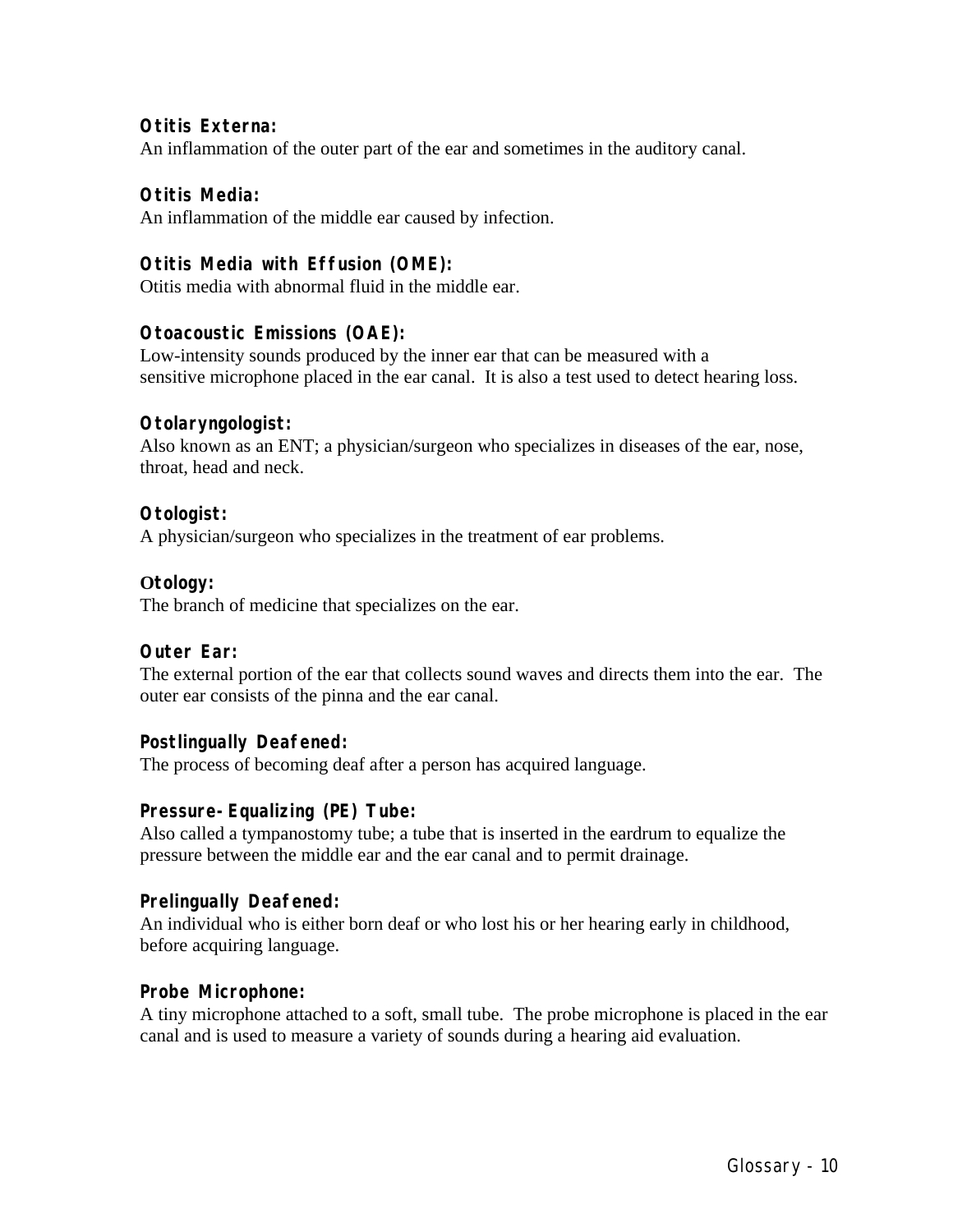# **Real-Ear-to-Coupler Difference (RECD):**

The difference, in decibels and across frequencies, between the response of a hearing aid measured in a real ear versus a standard coupler. The RECD is a measure that allows the audiologist to accurately specify the sound levels delivered to the ears of infants and young children.

# **Real Ear Measurement:**

A test technique used to measure the sound levels in the ear canal produced by a hearing aid. A probe microphone is placed in the ear canal alongside the hearing aid.

### **Residual Hearing:**

The amount of measurable, usable hearing.

### **Sensorineural Loss:**

A hearing loss caused by damage to the inner ear (cochlea) and/or the hearing nerve.

### **Sign Language:**

A method of communication used primarily by people who are deaf or hard of hearing in which hand movements, gestures, and facial expressions convey grammatical structure and meaning.

### **Speech Awareness Threshold (SAT):**

The lowest hearing level in dB at which a person can detect the presence of a speech sinnal, also known as the speech detection threshold (SDT)

#### **Speech Frequencies:**

The frequencies within the 500 to 4000 Hz region, which are most important for hearing and understanding of speech.

# **Speech Detection Threshold**

The softest level a person can perceive the presence of a speech signal.

# **Speech Reception Threshold (SRT):**

The lowest hearing level in dB at which 50 percent of two-syllable (spondee) words can be identified correctly. Also known as the ST (speech threshold or spondee threshold).

# **Speech-Language Pathologist:**

A professional who evaluates and provides treatment for speech, language, cognitivecommunication, and swallowing problems of children and adults. Speech and language delays are frequently seen in children with hearing impairments. Minimum academic degree is a Master's degree. State licensure is required to practice speech-language pathology in many states.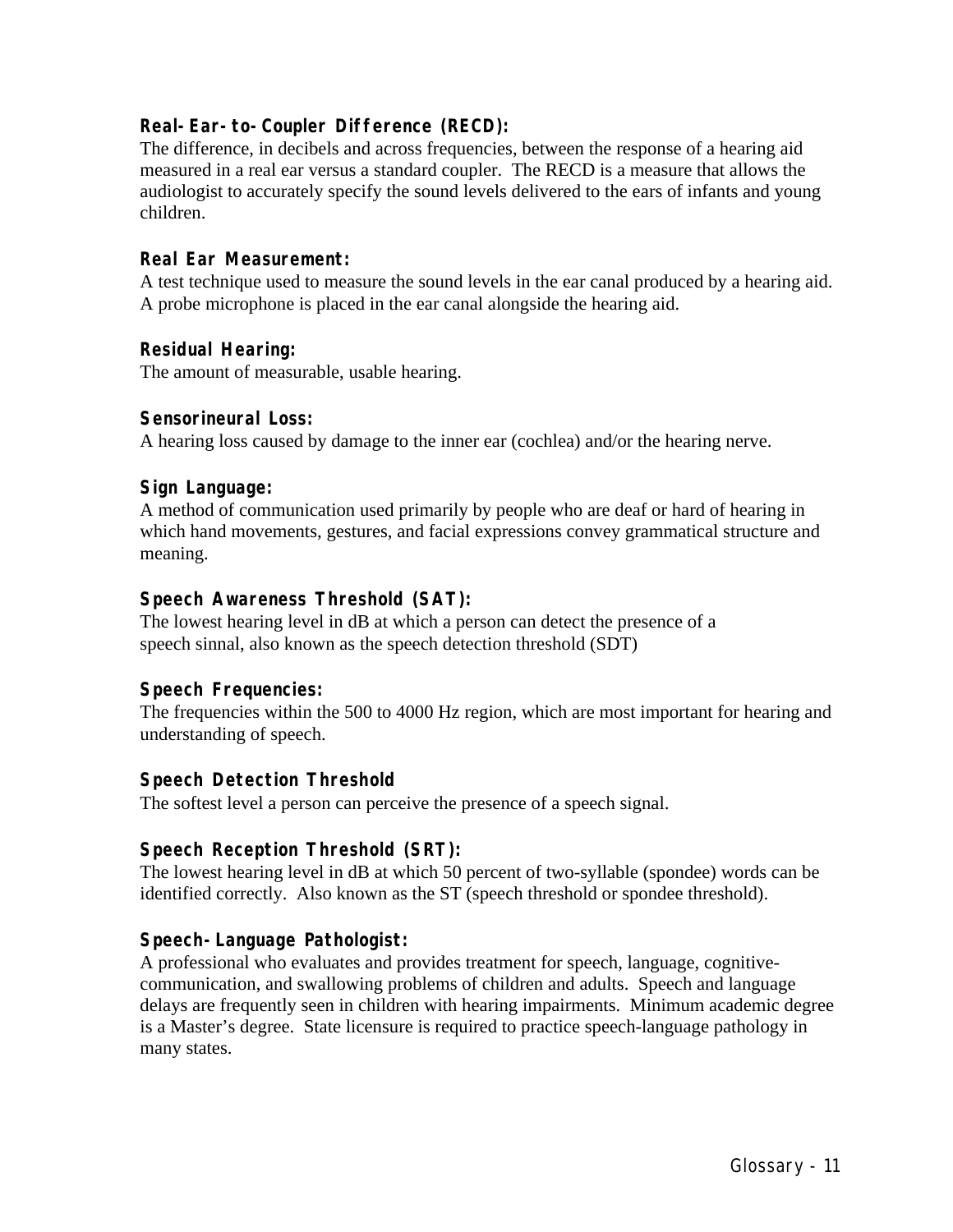# **Sudden Deafness:**

The loss of hearing that occurs quickly due to such causes as an explosion, a viral infection, or the use of some drugs.

# **Syndromic Hearing Impairment:**

A hearing loss that is accompanied by additional physical characteristics (e.g., blindness, mental retardation or involvement of other organs).

# **Telecoil:**

A wire coil contained within a hearing aid that picks up magnetic energy available from telephones or other assistive listening devices.

# **Threshold:**

See also Hearing Threshold Level; the softest level at which a sound can be heard 50 percent of the time. The term is used for both speech and pure tone testing.

### **Tinnitus:**

A sensation of ringing, roaring, or buzzing sound in the ears or head. It is often associated with hearing impairment and/or noise exposure.

### **Toxoplasmosis**

A common disease found in birds, cats, and mammals across North AmericaThe infection is caused by a parasite called toxoplasma gondi and affects 10 to 20 out of every 100 people in North America by the time they are adults. If a mother is infected while she is pregnant, her baby could be born with hearing loss.

# **TTY/TTD:**

A device for severely or profoundly hearing-impaired persons to send or receive written messages transmitted via telephone lines.

# **Tympanogram:**

A measure of tympanic membrane (eardrum) mobility.

# **Tympanostomy Tube:**

See Pressure-Equalizing tube.

# **Unilateral Hearing Loss:**

A hearing loss in one ear only.

#### **Usher's Syndrome**

Hereditary disease that affects hearing and vision and sometimes balance.

# **Vertigo:**

A spinning sensation, sometimes occurring with nausea and/or vomiting.